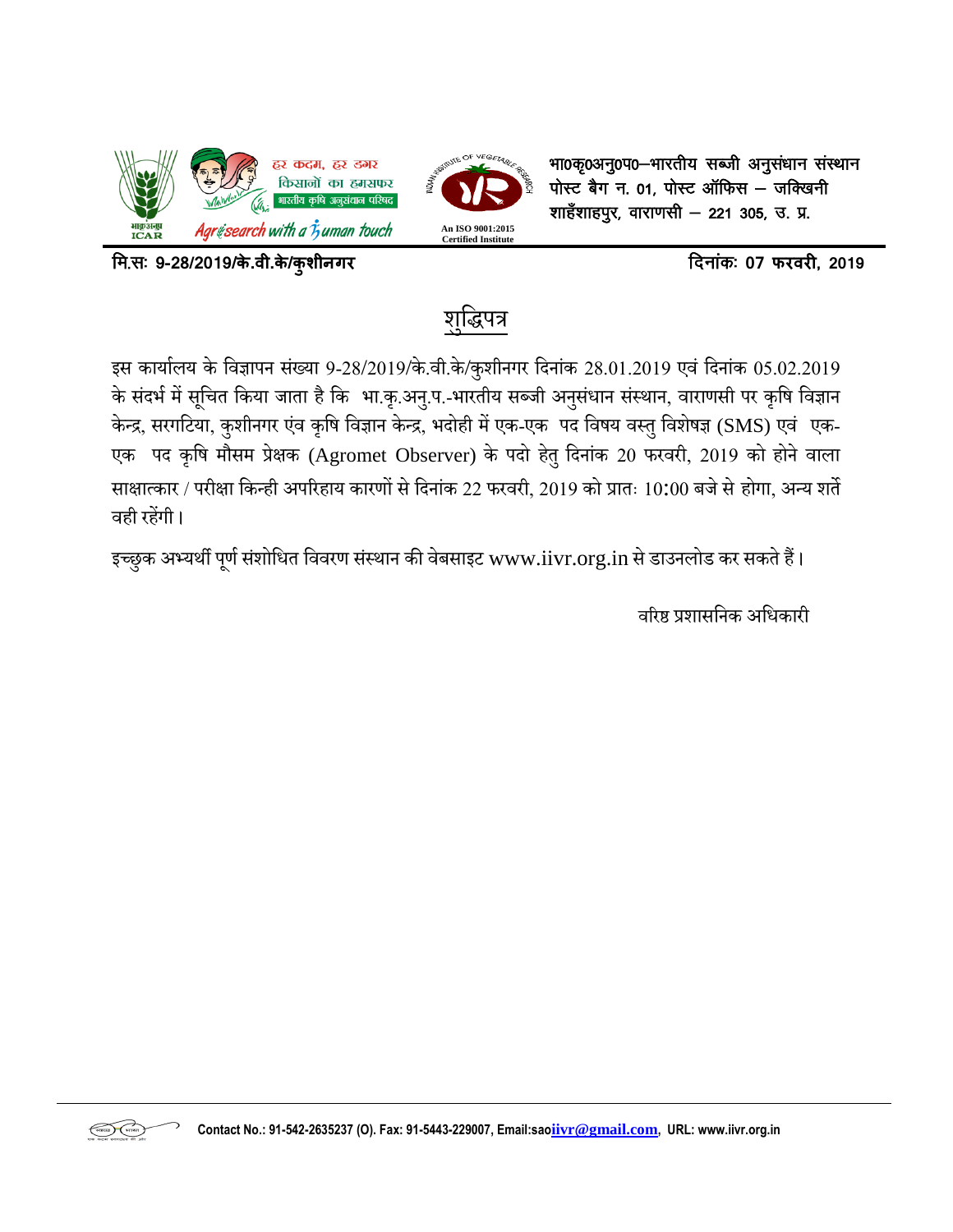

भा.कृ.अनु.प. - भारतीय सब्जी अनुसंधान संस्थान<br>पो. बा. न. ०१, पो. आ. जक्खिनी, शाहेंशाहपुर, वाराणसी - 221 305 उ.प्र. ICAR - Indian Institute of Vegetable Research P.B. No. 01, P.O. Jakhini (Shahanshapur}



*F. No.: 9-28/2019/1MD/A dm.J Dated: 08'" February, 2019* 

#### VACANCY NOTIFICATION

It is proposed to fill two (02) contractual positions of Subject Matter Specialist (Agrometeorology) and two (02) contractual positions of Agromet Observer at Krishi Vigyan Kendra, Sargatia. Kushinagar and Krishi Vigyan Kendra, Bhadohi, respectively under the administrative control of ICAR-IIVR. Varanasi through walk in interview etc. The eligible and desirous candidates fulfilling the requirements may appear before the Selection Committee for interview etc. on 22nd February, 2019 at 10.00 A.M. at ICAR-llVR, Varanasi:

| S.<br>N.                | Name of the<br>Project       | Name of the post                                  | No. of post<br>& Place of<br>posting        | Qualification                                                                                                                                            |  |  |  |
|-------------------------|------------------------------|---------------------------------------------------|---------------------------------------------|----------------------------------------------------------------------------------------------------------------------------------------------------------|--|--|--|
| 1.                      | 'IMD'                        | Subject Matter<br>Specialist<br>(Agrometeorology) | 01<br>(one)<br>UR for<br>KVK,<br>Kushinagar | Essential: Post Graduate in Agrometeorology/<br>Meteorology / Agronomy / Agriculture.<br>Preference will be given to candidates with<br>Agrometeorology. |  |  |  |
|                         |                              |                                                   | 01<br>(one)<br>UR for<br>KVK,<br>Bhadohi    | Desirable:<br>Knowledge of Computer application.                                                                                                         |  |  |  |
| $\overline{2}$ .        | 'IMD'                        | <b>Agromet Observer</b>                           | 01<br>(One)<br>UR for<br>KVK,<br>Kushinagar | <b>Essential</b> : $10 + 2$ in Science Stream alongwith basic<br>knowledge of Computer Operations.                                                       |  |  |  |
|                         |                              |                                                   | 01<br>(one)<br>UR for<br>KVK,<br>Bhadohi    |                                                                                                                                                          |  |  |  |
|                         | Subject Matter<br>Specialist | Pay (consolidated)                                | Rs.50,000/- P.M. (fixed).                   |                                                                                                                                                          |  |  |  |
| (Agrometeorology)       |                              | Age Limit                                         | As per GOI / IMD / ICAR norms.              |                                                                                                                                                          |  |  |  |
| <b>Agromet Observer</b> |                              | Pay (consolidated)                                | Rs.20,000/- P.M. (fixed).                   |                                                                                                                                                          |  |  |  |
|                         |                              | Age Limit                                         | As per GOI / IMD / ICAR norms.              |                                                                                                                                                          |  |  |  |

Contact No.: 91-542-2635237 (0). Fax: 91-5443-229007, Email: saoiivr@gmail.com, URL: www.i"vr.org.in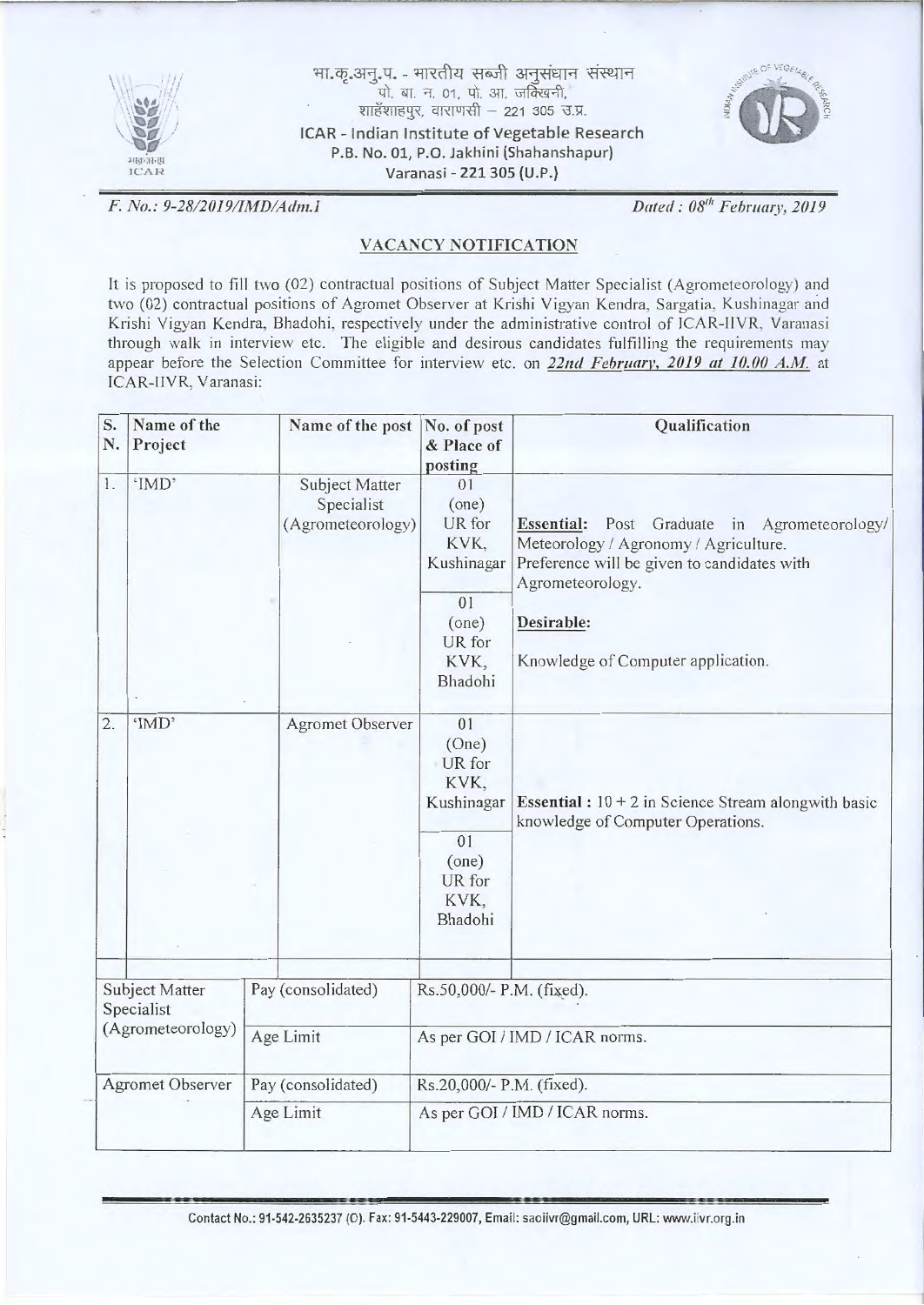#### Note:

- 1. The above posts are purely temporary/contractual, time bound and co-terminus with the project/scheme or earlier. depending upon the performance of the candidate.
- 2. Above posts are for Krishi Vigyan Kendra, Sargatia, Kushinagar and Krishi Vigyan Kendra, Bhadohi.
- 3. There may be a Written Test followed by Personal Interview, etc. Hence, the candidates are requested to come prepared alongwith pen. pad etc.
- 4. The candidates should advised to bring their dully filled in Application Biodata giving details of Educational Qualification and one recent photograph affixed thereon. They should also bring original copies of all educational and other certificates for the Interview
- 5. Right is reserved to increase/decrease the number of posts and also to cancel the recruitment process for any/ all the posts mentioned above.
- 6. No TA/DA etc. will be paid for attending the interview.
- 7. Pay (consolidated) is subject to revision on the basis of instructions issued by ICAR/sponsoring agencies from time to time.

 $3^{n \times 10^{9}}$ ( U.N. Tiwari)

Asstt. Admin. Officer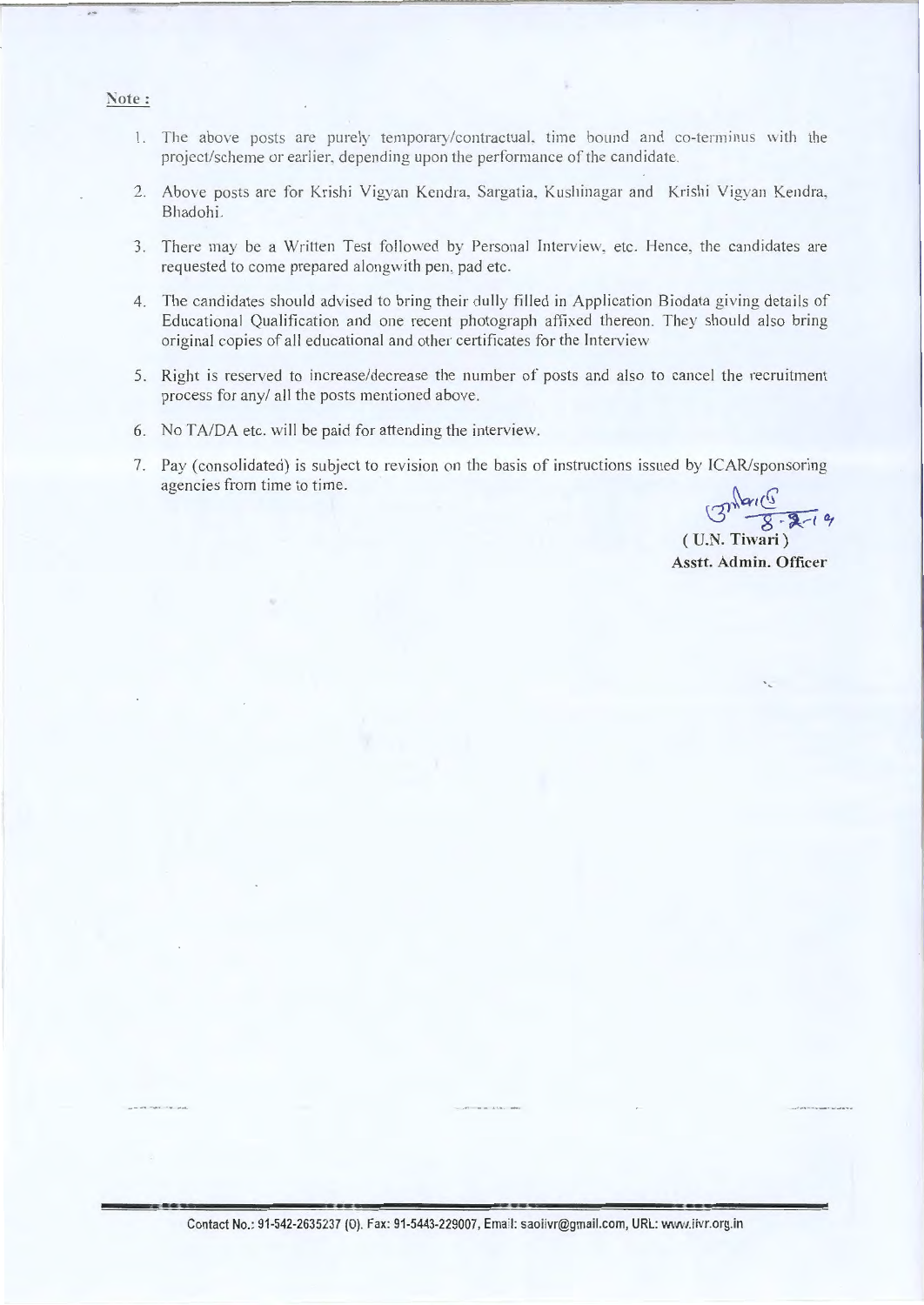## **ICAR - INDIAN INSTITUTE OF VEGETABLE RESEARCH P. B. NO. 01, P. O. JAKHINI (SHAHANSHAPUR), VARANASI – 221 305 (U.P.)**

Application for the post of ……………………………………………………. in the Division/

Scheme titled

…………………………………………………………………………………………………...…

Date of interview**: 22nd February, 2019** 

AFFIX RECENT PASSPORT SIZE PHOTOGRAPH WITH SELF ATTESTATION

| 1. | Name of the Candidate            |  |  |  |
|----|----------------------------------|--|--|--|
|    | (IN BLOCK LETTERS)               |  |  |  |
|    | 2. Father's Name                 |  |  |  |
| 3. | <b>Sex</b>                       |  |  |  |
| 4. | Date of Birth                    |  |  |  |
| 5. | <b>Marital Status</b>            |  |  |  |
|    | <b>6.</b> Permanent Home Address |  |  |  |

- **7.** Correspondence Address :
- **8.** Telephone/Mobile No. :
- **9.** Email :
- **10.** Educational Qualifications:

| Name of the<br><b>Exam Passed</b> | Name of Board/<br><b>University</b> | Class/<br><b>Division</b> | Percentage | <b>Year of</b><br>passing | Subjects taken |
|-----------------------------------|-------------------------------------|---------------------------|------------|---------------------------|----------------|
|                                   |                                     | 3                         | 4          | 5                         | 6              |
|                                   |                                     |                           |            |                           |                |
|                                   |                                     |                           |            |                           |                |
|                                   |                                     |                           |            |                           |                |
|                                   |                                     |                           |            |                           |                |
|                                   |                                     |                           |            |                           |                |